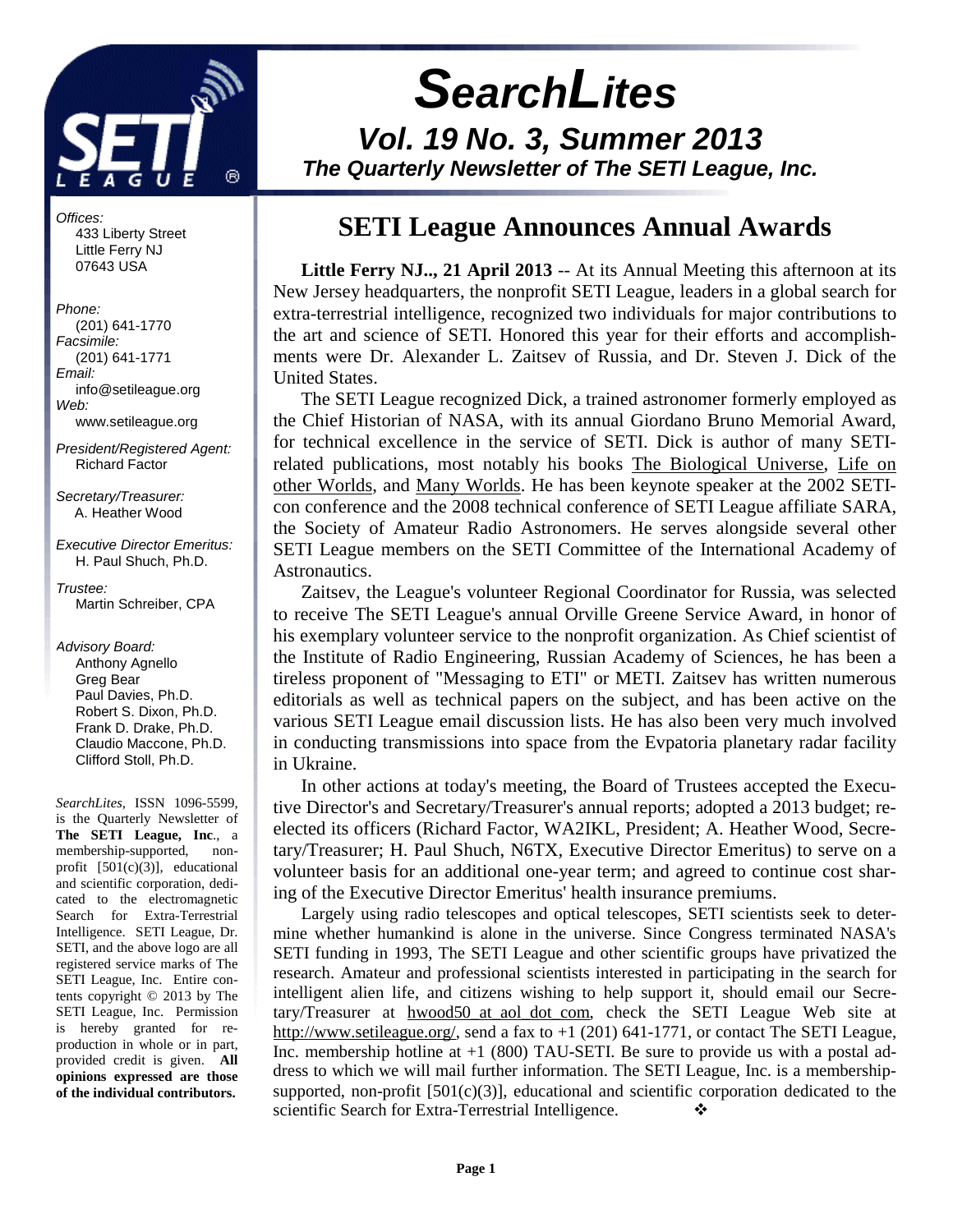# **Event Horizon**

SearchLites readers are apprised of the following conferences and meetings at which SETI-related information will be presented. League members are invited to check our World Wide Web site (www.setileague.org) under *Event Horizon*, or email to us at info@setileague.org, to obtain further details. Members are also encouraged to send in information about upcoming events of which we may be unaware.

**May 24 - 27, 2013**: *Balticon 47*, Hunt Valley, MD.

**July 25 - 28, 2013**: *Central States VHF Conference*, Elk Grove Village, IL.

**August 29 - September 2, 2013**: *Lonestarcon 3*, 71st World Science Fiction Convention, San Antonio TX.

**September 23 - 27, 2013**: *64th International Astronautical Congress*, Beijing, China.

**November 8 - 10, 2013**: *Philcon 2013*, Cherry Hill, NJ. **April 19, 2014, 0000 UTC - 2359 UTC**: Fifteenth an-

nual SETI League *Ham Radio QSO Party*: 3.551, 7.0309, 7.2039, 14.084, 14.204, 21.306, and 28.408 MHz.

**April 20, 2014**: Twentieth SETI League *Annual Membership Meeting*, Little Ferry NJ.

**August 14 - 18 August, 2014**: *Loncon3*, 72nd World Science Fiction Convention, London, England.

**September 29 - October 3, 2014**: *65th International Astronautical Congress*, Toronto, Canada.

**April 18, 2015, 0000 UTC - 2359 UTC:**: Sixteenth annual SETI League *Ham Radio QSO Party*: 3.551, 7.0309, 7.2039, 14.084, 14.204, 21.306, and 28.408 MHz.

**April 19, 2015**: Twenty First SETI League *Annual Membership Meeting*, Little Ferry NJ.

**October 2015 (dates to be announced)** : *66th International Astronautical Congress*, Jerusalem, Israel. -

# **UFO Defined by Philip A. Stahl from the March, 2003 issue of the MENSA Bulletin, used by permission**

In the January issue of the **MENSA Bulletin**, Donna Shirley argues there've been no recent UFO sightings because "the most likely reason is that UFOs do not exist." In fact,the problem in her argument is being unaware of the operational definition of "UFO" given by the late J. Allen Hynek of Northwestern University. Hynek, an astrophysicist, devoted many years to the scientific study of the UFO phenomenon. His definition reads as follows:

"A UFO is the reported perception of an object or light - seen in the sky or upon the land, the appearance, trajectory, and general dynamic and luminous behavior of which do not suggest a logical, conventional explanation and which is not only mystifying to the original percipients but remains unidentified after close scrutiny of all available evidence by persons who are technically capable of making a common sense identification if one were possible."

The preceding leaves the UFO unidentified so the definition doesn't descend to the most popular, debased usage, i.e. "UFO" equals "alien spacecraft." This precision then avoids the usual conflation and lack of clarity. Given Hynek's definition, the logical explanation for why fewer UFOs are being reported is that more people are better educated to discern what they are seeing in the night skies. In other words, they no longer mistake Venus or Jupiter at their brightest or the occasional artificial satellite for a UFO.

By the way, a consistent core of 3 percent of sightings remains unidentified.  $\bullet$ 



**2013 Bruno Award recipient Steven Dick**  →

**2013 Greene Award recipient Alexander Zaitsev (with executive director H. Paul Shuch)**   $\leftarrow$ 

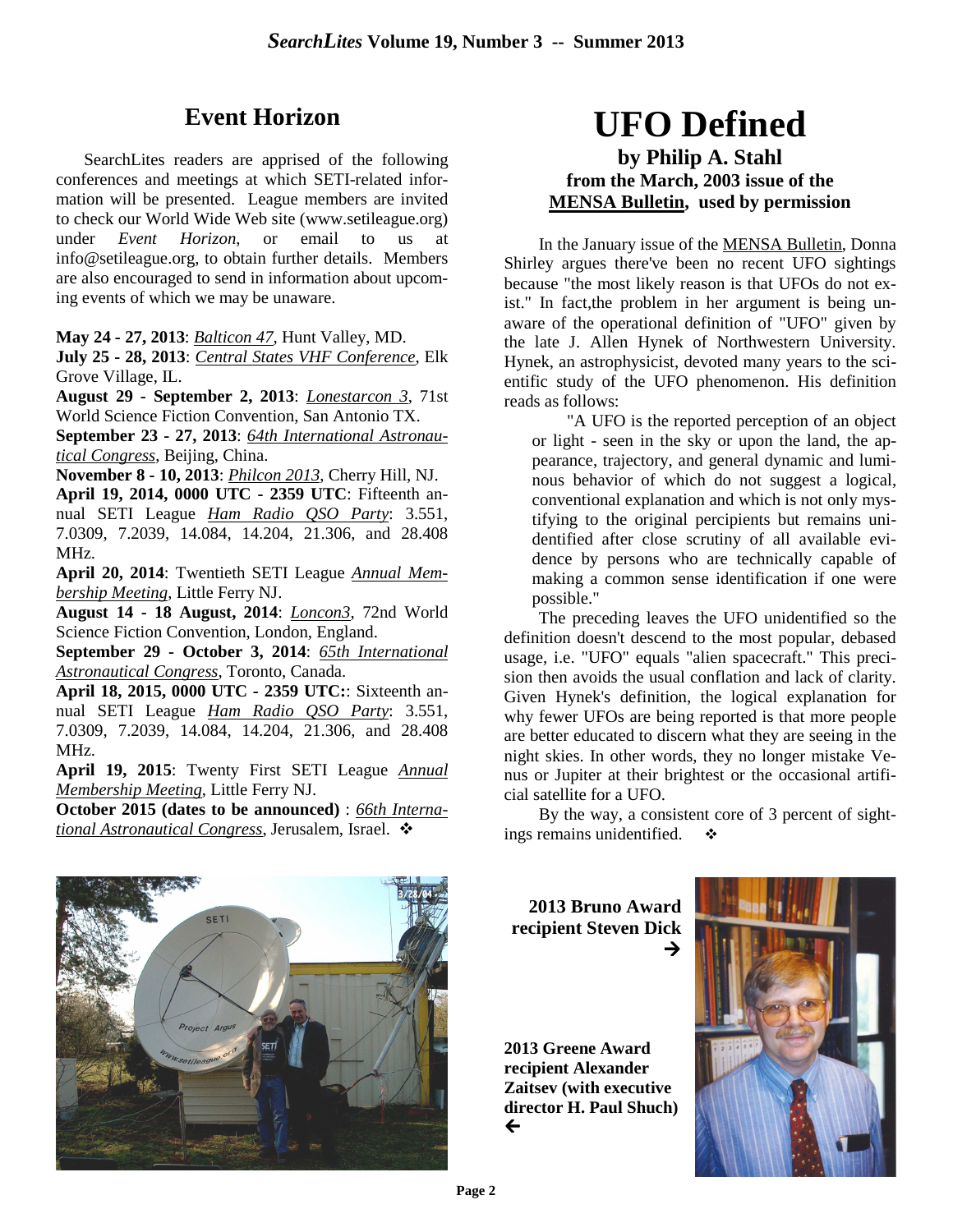#### **Does the Universe Have an Agenda? by Dan Duda from the April, 2013 issue of Penn Central, the monthly newsletter of Central PA Mensa, used by permission**

"Our rational cognition applies only to appearances, and leaves the thing in itself unrecognized by us, even though inherently actual." Immanuel Kant, Critique of Pure Reason

Reality is so obvious to us. We've experienced it as far back as we can remember. But throughout history deep thinkers have had troubling questions about it. Back in 1781 Immanuel Kant questioned our ability to grasp it. He felt that, since our knowledge about "things" is based totally on our senses, our understanding of those things involves only appearances generated by our minds. That, in his view, leaves the "thing in itself" (reality), untouched by our limited source of information. Going back even further, this line of thinking is reminiscent of Plato's Cave Allegory in which residents of a cave deduced reality solely from shadows cast on a wall. The message, in both cases, is that our access to reality is always reflected through another medium - we never have direct contact with the "real" thing.

We now understand that our knowledge of things is based on electrical impulses cascading through nerve pathways which are interpreted by our brain. In spite of our innate reluctance to accept it, all we have of reality is a secondary, filtered interpretation - we just don't have access to things as they are. That insight, profound in the eras of Plato and Kant, is gathering incredible momentum in this modern age which is proving their point with deadly accurate scientific experiments.

Quantum wave mechanics, conceived by Erin Schrodinger, suggest that the thing in itself is actually a wave of probability propagating through space and time (that's really weird, but experiments support his thinking). The wave coalesces into a single thing only when observed. Other than Schrodinger's propagating wave, we actually have no idea what the "thing" is doing when we're not looking. But it's worth noting that quantum mathematics is based on the discipline of statistics. With quantum uncertainty we can never predict what any specific particle will do. But, even better than statistical analysis, quantum science can predict with absolute certainty what the distribution curve of an experiment involving a large number of

particles will be. So, sub-atomic particles behave randomly as individuals, but with absolute predictability in groups.

[Warning: I'm about to use the springboard of science to leap into one of my unscientific brainstorms]

Could this quantum tendency translate to the macro world? Might the behavior of the universe be like a child's toy - a snow globe? When the toy is shaken the individual snow-like particles rush around following apparently random paths. However, over time they settle into the scene mandated by the design of the toy. Does the universe have a design that allows us to "sense" a stochastic environment while actually guiding us to a pre-determined end?

I'm reminded of old college debates about freewill vs. determinism. But let's extend the discussion what if the universe translates this micro pattern to the macro world (remember, everything, including us, is made from sub-atomic particles). A false sense of free will might exist for us as individuals, while we actually operate within a predetermined framework. Any potential action of an individual could be described by a wave of probabilities. The individual is (or feels he is) free to choose. But taken together with all choices made - might there be a predetermined result? In other words - could the universe have an agenda? Further, might the fact that Kant's "thing in itself" is hidden from us be a clue that the universe is hiding its blueprint?

So, does the universe have a hidden agenda? Consider the fact that Einstein's Theory of Relativity never received a Nobel Prize, yet, it is widely considered the most incredible scientific insight ever. More recently, Peter Higgs' groundbreaking paper was rejected by "Physics Letters" which was edited by CERN. Since then, CERN has spent \$Billions building and staffing the Large Hadron Collider to prove the premise of his once rejected paper.

Today, some scientists see a universe that seems to have a master plan. If proven, that would rock the world even more than proof of intelligent extraterrestrial life. In the immortal words of Albert Einstein "Everything is determined, the beginning as well as the end, by forces over which we have no control. It is determined for the insect, as well as the star. Human beings, vegetables, or cosmic dust, we all dance to a mysterious tune, intoned in the distance by an invisible piper."  $\bullet$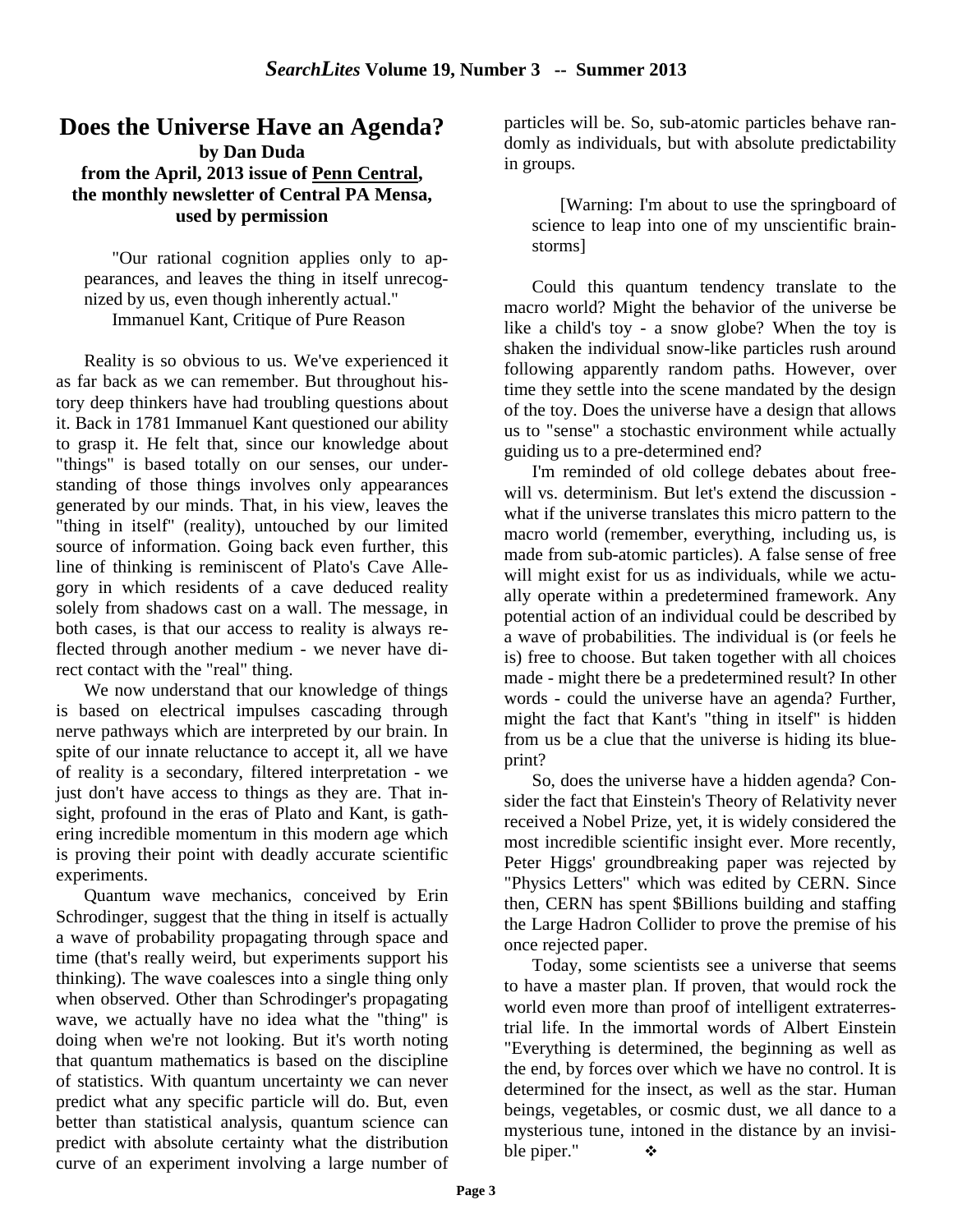# **Minutes of the Nineteenth Annual Membership Meeting 21 April 2013, SETI League Headquarters, Little Ferry, NJ**

#### • **Call to Order**

The meeting was convened at 13:00 hours EDT at SETI League Headquarters in Little Ferry NJ, by Executive Director Emeritus Dr. H. Paul Shuch (attending via telepresence). Three SETI League members in good standing present. Our Bylaws requiring one percent of the current membership to be in attendance for the conduct of SETI League business, the above represents a quorum.

#### • **Minutes of 2012 Membership Meeting**

The Minutes of the 2012 Membership Meeting having been previously posted to The SETI League's World Wide Web site, a motion was then passed to accept the minutes as posted.

#### • **Treasurer's Report**

Presented jointly by Dr. Shuch and Secretary/Treasurer Heather Wood, covering the calendar year 2012 (as e-filed).

- 1. Revenues: Dues and Contributions \$11,088, Interest Income \$2, Total \$11,090.
- 2. Expenses: Educational/Scientific Programs \$11,895, Management/General \$1,667, Fundraising \$1,462, Total \$15,024.
- 3. Revenues minus Expenses: \$(3,934).
- 4. End of 2012, SETI League account balances equalled \$2,917. 2011 beginning net assets \$6,851.
- 5. 2013 Budget: Projected Revenues \$11,002, Program Expenses \$10,000, Management/General Expenses \$1,600, Fundraising Expenses \$1,400, Total Expenses \$13,000, Projected deficit (\$1,998), Projected Ending Balance \$919.
- 6. This report was accepted by those present.

#### • **Executive Director's Report**

The Executive Director's annual report of Program Service Accomplishments having been previously posted to The SETI League's World Wide Web site, a motion was passed to accept the report as published.

#### • **Committee Reports**

#### **EME Committee**

Report by SETI League president and station trustee Richard Factor. The EME beacon remains off the air during Mr. Factor's relocation to Arizona.

#### **Awards Committee**

Awards Committee chairman David Ocame being absent, Dr. Shuch announced the selection of this year's Giordano Bruno Award and Orville N. Greene Award recipients. Twelve websites have been given the SETI SuperStar award this year. More nominations are requested from the members. Paul will note this in the next issue of *SearchLites.*

#### • **Old Business**

#### 1. **Very Small Array**

Dr. Shuch reports that the project remains on hold, due to lack of funding, with no progress to report since last year.

#### 2. **Mid-Year Renewal Letter**

Ms. Wood will email a mid-year appeal to lapsed members, with hardcopies to be distributed to members for whom we have no current email address. Last year's letter generated several reinstatements of lapsed members.

#### 3. **Annual Report**

The SETI League's 2012 Annual Report is available to members via the website, in Portable Document Format (PDF). Ms. Wood will distribute hard-copies of this report to our major donors.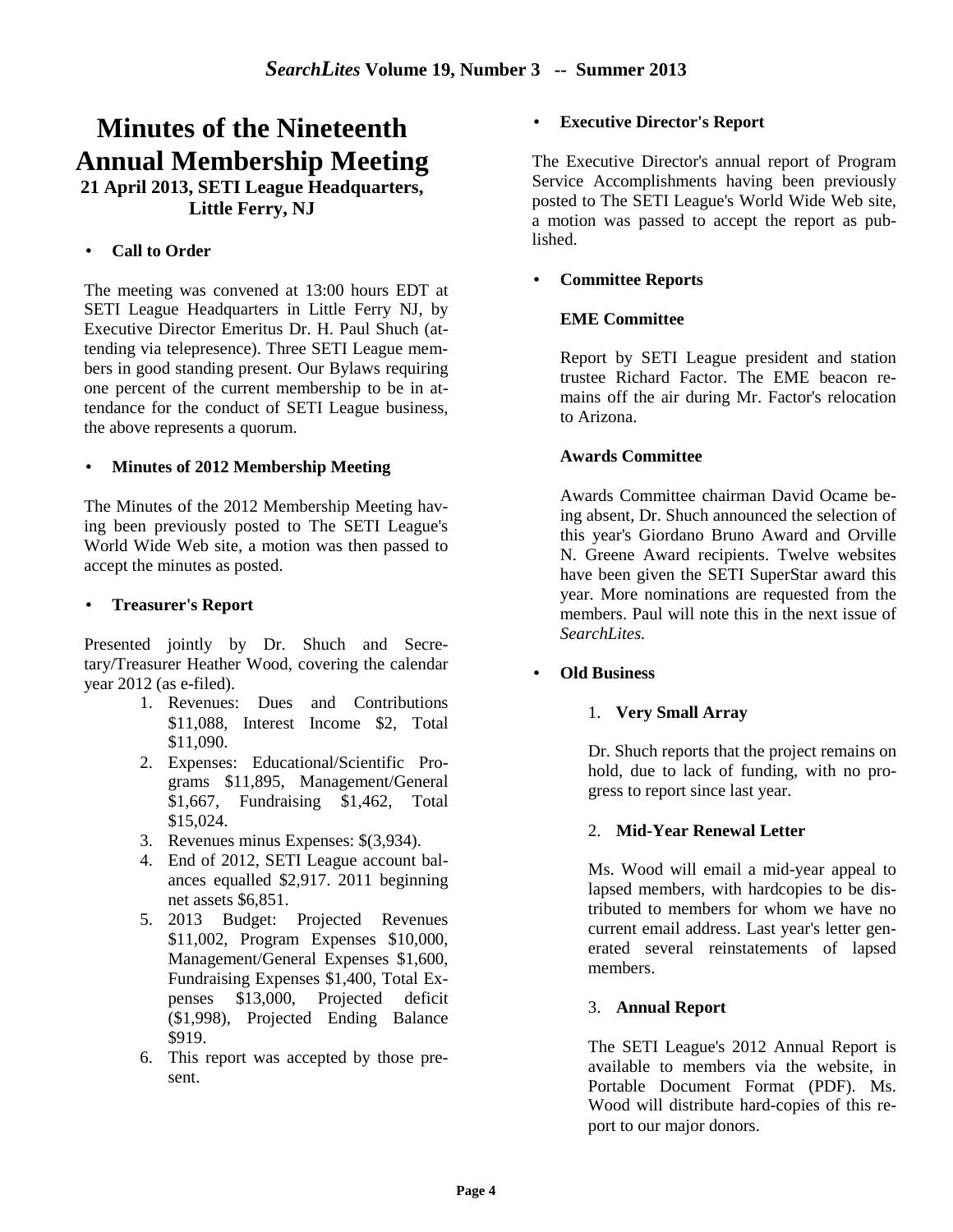#### 4. **Web Server**

Mr. Factor reports that new servers are online, and the website is online and working properly. Weekly web updates are currently being performed manually. Mr. Factor will investigate means for automating the process. Our email server remains offline, and alternatives for restoring our various email lists are being investigated.

#### • **New Business**

The impact of the current email server outage, and possible mitigating measures, were discussed.

#### • **Next Meeting**

The next Annual Meeting will be held on Sunday 22 April 2014. The date has been verified as not in conflict with Easter, Passover, or US tax season. Mr. Factor and Ms. Wood will explore facilities for conducting the meeting online. The meeting will be at 1300 hours EDT, to be followed immediately by the Board of Trustees meeting. The date and time, as well as telepresence procedures if available, will be announced to the membership via the website and newsletter.

#### • **Good and Welfare**

The membership remembered longtime member Allen Tough, who passed away shortly after last year's annual meeting. The SETI League is considering an appropriate memorial to Dr. Tough.

#### • **Adjournment**

The Annual Membership Meeting was adjourned by the Executive Director Emeritus at 13:33 hours EDT on 21 April 2013. A Regular Board of Trustees meeting followed.

## **Business Transacted by Board of Trustees:**

#### 1. **Quorum Call**

Trustees and Officers present: A. Heather Wood, Richard Factor, H. Paul Shuch

Trustees and Officers absent: Martin Schreiber A quorum is present.

#### 2. **Election of Officers**

The following slate of officers was retained for an additional one-year term:

President - Richard Factor, serving without compensation.

Secretary/Treasurer - A. Heather Wood

Executive Director Emeritus - H. Paul Shuch, serving on a volunteer basis.

#### 3. **Personnel matters**

- 3.1. In executive session, the Secretary/Treasurer's annual performance review was completed.
- 3.2. In executive session, the Board of Trustees voted to continue cost-sharing of Executive Director Emeritus' health insurance premiums, as a program expense, pending availability of funds and subject to periodic review. Dr. Shuch abstaining.

#### 4. **Advisory Board**

The Executive Director Emeritus will draft a letter to our Advisory Board members, thanking them for their continued service to The SETI League.

#### 5. **Bank Fees**

Fees charged for our various bank accounts were discussed. The Secretary/Treasurer will investigate the use of PayPal, Intuit, and other alternatives for lower-cost processing of credit cards.

#### 6. **Registered Agent**

The New Jersey Division of Revenue requires that we designate a Registered Agent to execute certain state documents. Mr. Factor was previously appointed to this post, and has agreed to continue serving in this capacity for an additional year.

#### 7. **Adjournment**

The Board of Trustees meeting was adjourned at 13:51 EDT.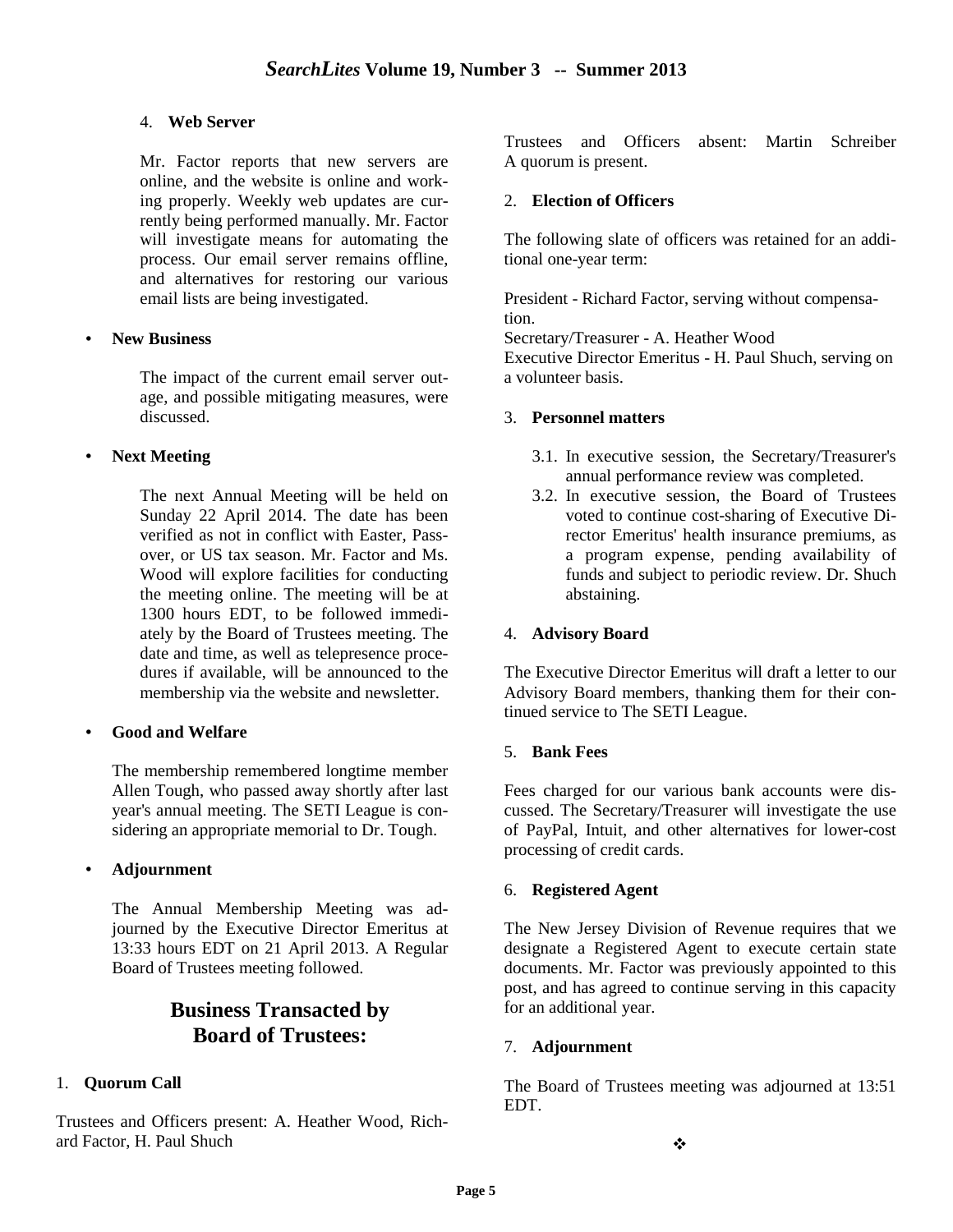### *Guest Editorial:*

# **Humanity is Perfectly Visible to Extraterrestrials**

**© Alexander Popoff, used by permission** (excerpt from his eBook The Hidden Alpha)

At a meeting of the Royal Society in London, in trying the explain the current failure of SETI to discover extraterrestrial civilizations, Frank Drake said that phasing out analog transmissions from TV, radio, and radar is making our planet electronically invisible from outer space, because while an old-style TV transmitter might generate a million watts, the power of a digital satellite signal is around twenty watts.

The digital revolution does not make civilizations invisible to extraterrestrial search. On the contrary, the electromagnetic radiation of our civilization is getting stronger and stronger, and we are sending an increasing amount of radio waves into space.

Today, WHKY-TV's (an independent TV station in North Carolina) digital signal now operates at 600,000 watts, roughly equivalent to 1.2 million watts for an analog transmitter. The station currently has a construction permit to boost its power to 950,000 watts.

CBS 8 shut off its analog transmitter in late 2008. Now it is sending out a digital signal at one million watts.

On June 6, 2011, the Federal Communications Commission granted WAND, an NBC-affiliated TV station, a construction permit to move its digital frequency back to its former analog allotment, and to operate its digital signal at the maximum one million watts.

Military and science radars are also sending out millions of watts.

The transmitter system of HAARP is officially able to produce approximately 3.6 million watts of radio frequency power. The pulsed or continuous signal is sent into the ionosphere. According to some researchers, the output power can reach up to 300 million watts and the military has patents to boost this power output to over a hundred billion watts. These high figures of billions of watts are still unconfirmed officially.

The Russian missile defense and early warning radar Don-2N, which can also track space vehicles, is capable of monitoring air space at an altitude of 40,000 km (24,860 miles). It transmits extremely powerful radio pulses of 250 million watts. Russia has even more powerful radars. The other major military powers in the world have similar radar systems, too.

Civilizations are using powerful signals in radio astronomy to explore the local star system and for communication with their probes and spaceships.

The number of TV transmitters, military and science radars, and so on, all around the world and in orbit is increasing. Their power output is also increasing.

The total level of electromagnetic noise from the inhabited planets is also growing. The electromagnetic radiation from Earth will travel thousands of lightyears away.

The digital revolution is making the civilizations much more visible to extraterrestrial search.

Some scholars, including Stephen Hawking, are concerned that the deliberate sending of radio signals into deep space and the leakage radiation could be a serious risk, because we are revealing the location of our planet to hostile alien civilizations.

There have even been calls for a moratorium on deliberate radio transmissions into deep space to attract the attention of aliens.

There is absolutely no need to worry about this. The advanced civilizations from our Galaxy know that we exist and know exactly where we are. The spectral analysis of Earth's atmosphere alone is enough to reveal us, because it is specific to planets with complex life and technological civilizations. We cannot hide our atmosphere.

According to the second law of thermodynamics, the advanced civilizations create entropy in the form of waste heat that is drifting into outer space. It is impossible to hide the faint entropy glow.

The advanced technological civilizations from our Galaxy know where we are and what is our level of development.

For the mega-civilizations, these are mature intelligences managed to abandon their dying home universes, we are like a Monopoly game on the table, next to the sandwiches and the beer. We are totally visible, accessible, and manipulable.

**Disclaimer:** The opinions expressed in editorials are those of the individual authors, and do not necessarily reflect the position of The SETI League, Inc., its Trustees, officers, Advisory Board, members, donors, or commercial sponsors.  $\cdot$